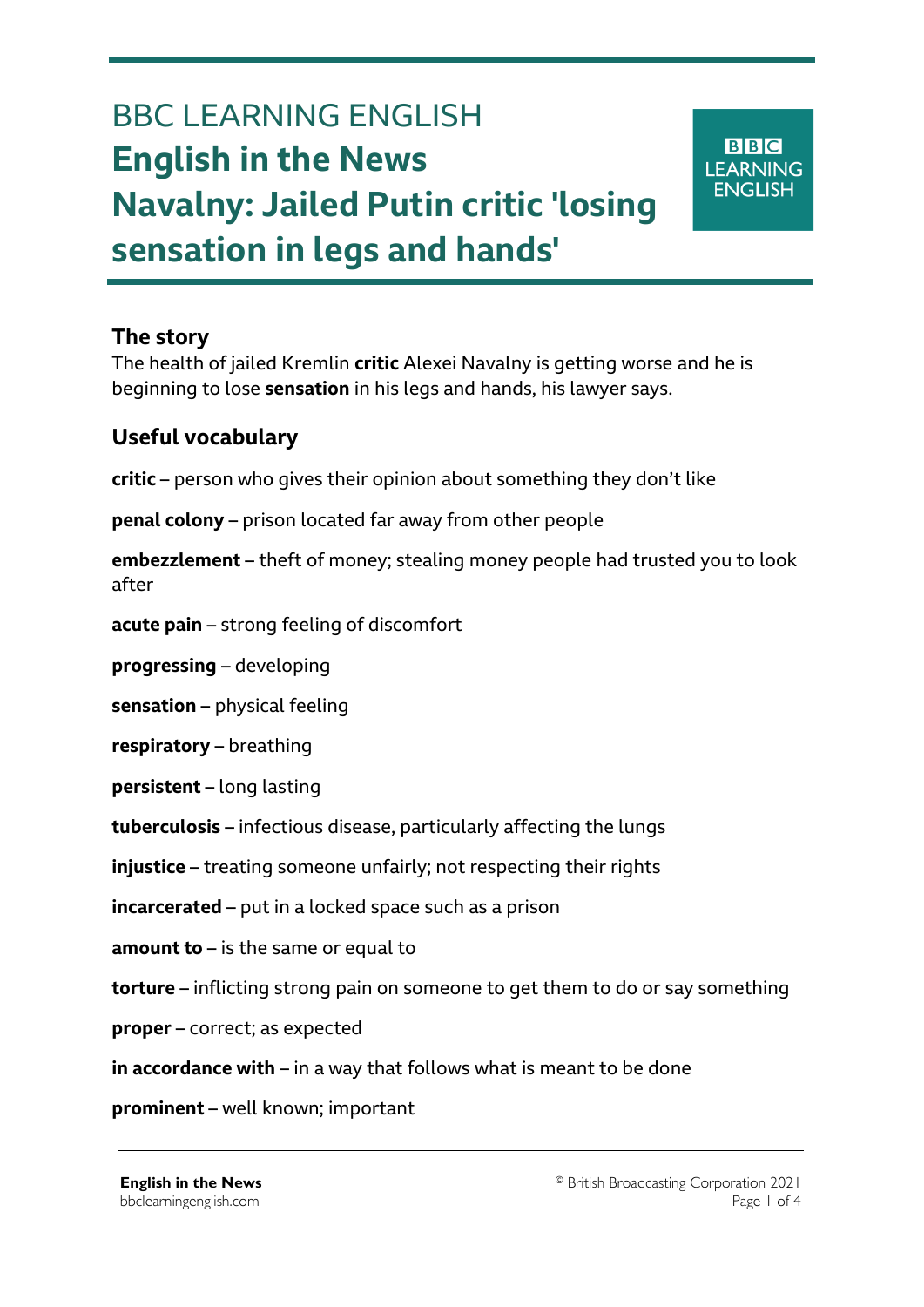**corruption** – dishonest behaviour by people in power

# **More about the story…**

## **What has been happening?**

In January, Alexei Navalny was sent to a **penal colony** for two and a half years to serve a sentence for **embezzlement**. His lawyer, Vadim Kobzev, says he has been diagnosed with two spinal hernias. Last week, Navalny started a hunger strike to demand proper treatment for **acute** back and leg **pain**.

#### **What has happened now?**

His lawyer said the situation is getting worse. Talking on Twitter (in Russian) he says "Alexei is walking himself. He feels pain while walking. It is very concerning that the illness is clearly **progressing** in terms of losing **sensation** in his legs, palms and wrists."

Earlier this week, Navalny, age 44, was moved to a sick ward in the prison in the town of Pokrov with symptoms of a **respiratory** illness. He had complained of a **persistent** cough and temperature and he said there had been cases of **tuberculosis** in his prison.

#### **What has been the response?**

White House Press Secretary Jen Psaki said the Biden administration considered Navalny's imprisonment "politically motivated and a gross **injustice**" and called for his immediate release. Earlier, human rights group Amnesty International said Navalny had been **incarcerated** in conditions that **amount to torture** and may slowly be killing him.

Last week, Russia's prison service denied Navalny's allegations that he was not receiving **proper** treatment, saying he had been given "all the necessary medical assistance **in accordance with** his medical indications".

## **More about Alexi Navalny**

Anti-corruption campaigner Alexei Navalny has long been the most **prominent**  face of Russian opposition to President Vladimir Putin. He has millions of followers on social media – many in their early 20s or younger. His Anti-Corruption Foundation (FBK) has made detailed claims about official **corruption**.

His return to Moscow and immediate arrest on 17 January, after five months recovering in Berlin from a near-fatal nerve agent attack, led to mass protests across Russia by his supporters. Police responded with force and thousands were detained for attending the unauthorised rallies.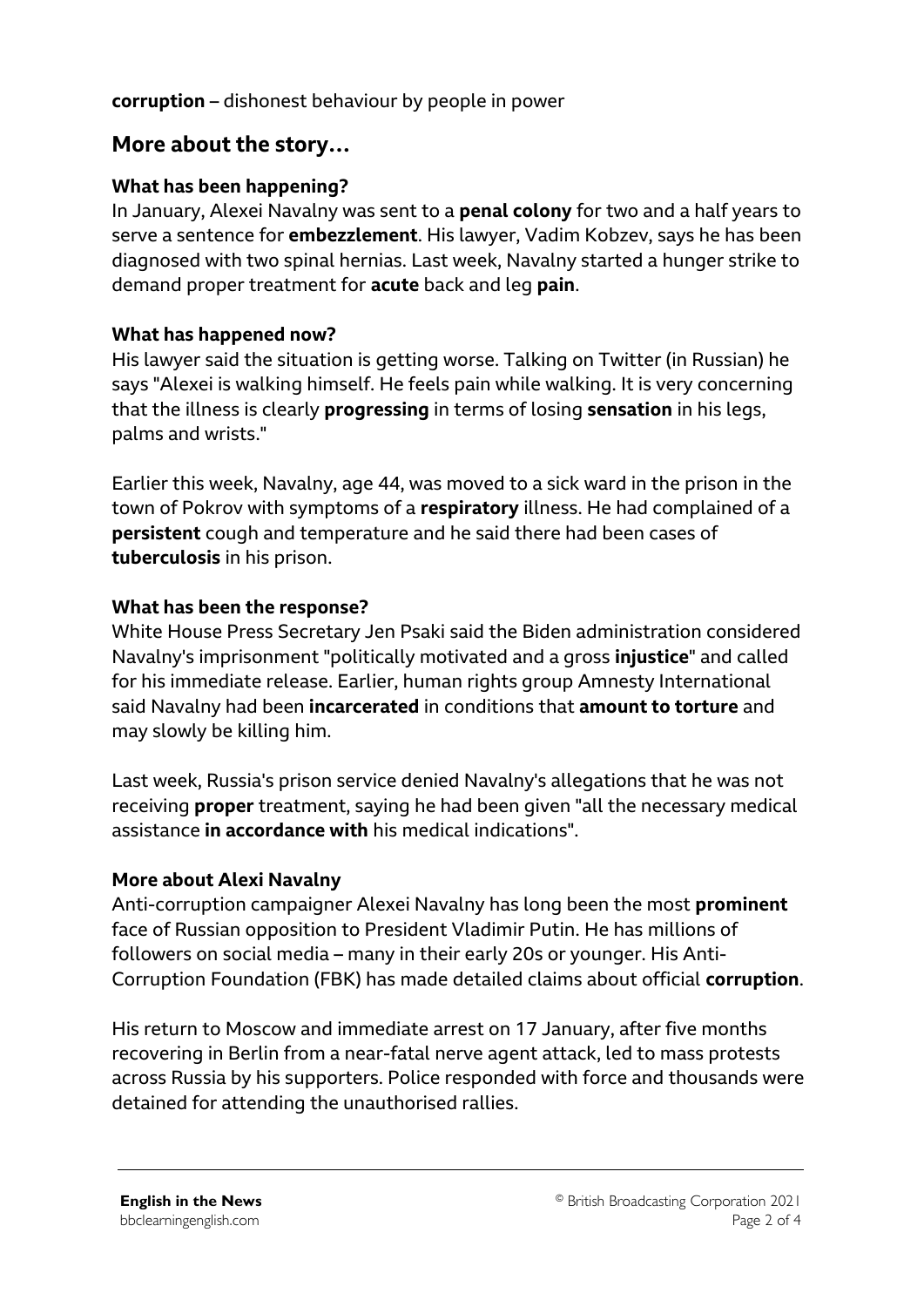**Find out more:** <https://www.bbc.co.uk/news/world-europe-56671117> and<https://www.bbc.co.uk/news/world-europe-16057045>

# **Questions**

1. How long has Alexei Navalny been sent to a penal colony for to serve a sentence for embezzlement?

2. What is happening to Alexei Navalny's health now?

3. True or false? *The Russian prison service say Alexei Navalny is getting the correct medical treatment.*

4. How has Alexei Navalny attracted many of his supporters?

5. Why did Alexei Navalny go to Berlin for five months?